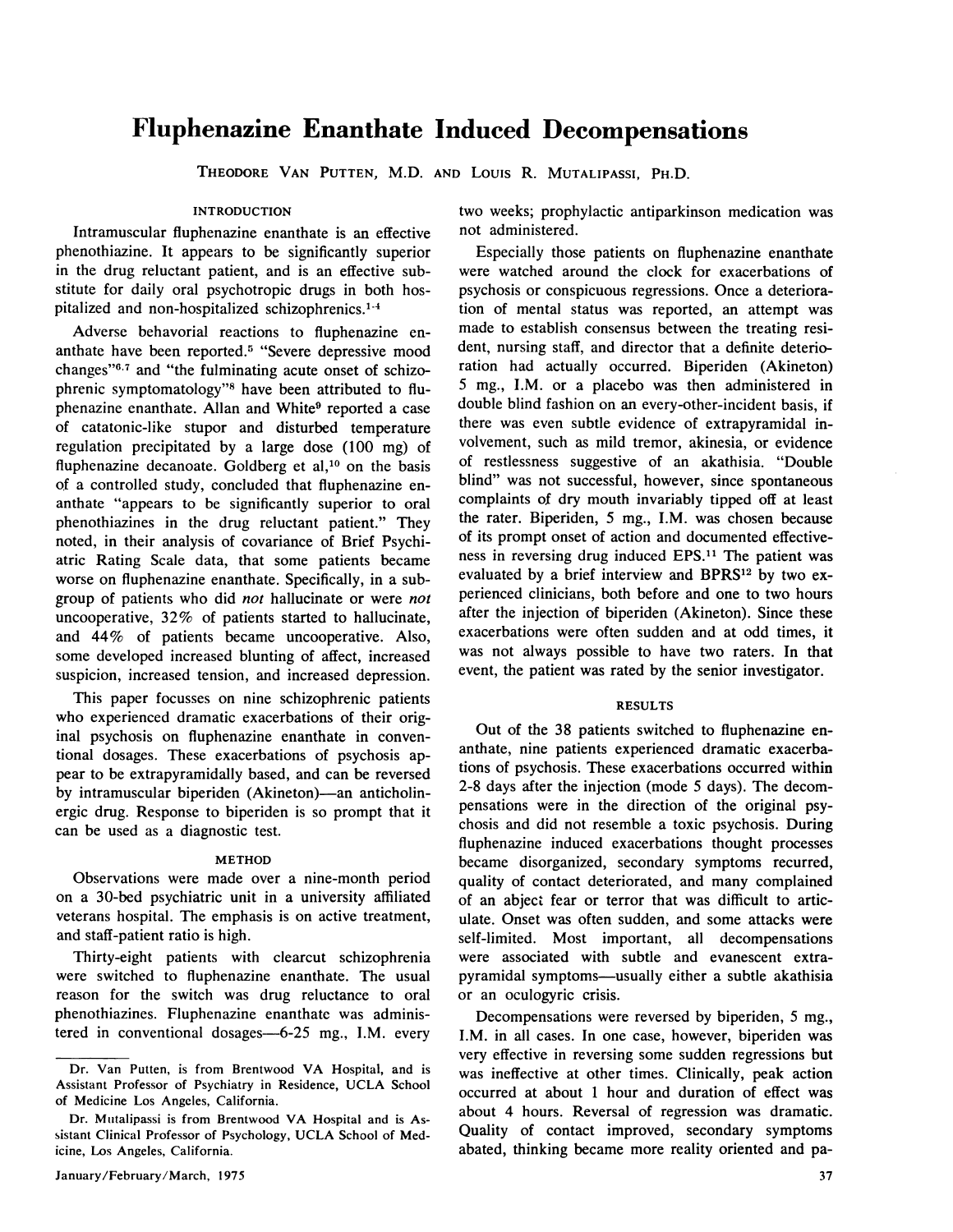tients invariably stated that they felt more "at ease", "relaxed", "calmer", and "less tense".

Results of the Brief Psychiatric Rating Scale12 (Table I) confirm the clinically observed reversals of regression with biperiden. These results are based upon 14 episodes of decompensation in 7 different patients. The BPRS was administered by two independent raters immediately before akineton injection and one hour post injection. The results indicate a significant overall reversal of regression; specifically increased reality contact (Conceptual Disorganization, Unusual Thought Content, and Somatic Concern Scales), improved quality of contact (Blunted Affect, Suspiciousness, Hostility, Emotional Withdrawal and Uncooperativeness Scales), and decrease in dysphoric affective state (Anxiety, Tension, Depressive Mood, and Excitement Scales).

BPRS ratings were collected for 8 cases of pre- and post-placebo injections. These ratings show no postplacebo improvement. Statistical analysis on this small number of cases was not deemed meaningful.

### ILLUSTRATIVE CASES

*Case I:* Fulminant psychosis precipitated by fluphenazine enanthate.

This 38 year old, never married, white female with the diagnosis of chronic paranoid schizophrenia was admitted because of inability to cope and bizarre somatic delusions. She was convinced that her muscles were "wasting away" and that she was "turning into a skeleton". She did not respond to the interactional therapies, but did show sustained improvement on thioridazine, 200 mg. q.i.d., and trifluoperazine, 20 mg. q.i.d.

| pre and post injections of biperiden for 14 cases. |      |      |          |           |
|----------------------------------------------------|------|------|----------|-----------|
|                                                    | Mean | Mean |          |           |
| BPRS Item                                          | Pre  | Post | Variance | t         |
| Somatic Concern                                    | 4.25 | 2.14 | 1.71     | $4.61***$ |
| Anxiety                                            | 5.14 | 2.93 | 1.41     | 5.89****  |
| Emotional Withdrawal                               | 4.00 | 3.14 | 1.39     | $2.30*$   |
| Conceptual Disorganization                         | 4.36 | 3.25 | 1.24     | $3.34***$ |
| Guilt Feelings                                     | 2.82 | 2.68 | 1.03     | 0.52      |
| Tension                                            | 4.54 | 2.64 | 1.11     | $6.37***$ |
| Mannerisms and Posturing                           | 2.14 | 1.46 | 1.26     | 2.01      |
| Grandiosity                                        | 1.14 | 1.14 | 0.00     | 0.00      |
| Depressive Mood                                    | 4.43 | 2.93 | 1.22     | 4.59****  |
| Hostility                                          | 2.79 | 1.21 | 1.74     | 3.38***   |
| Suspiciousness                                     | 2.57 | 1.36 | 1.53     | $2.97**$  |
| Hallucinatory Behavior                             | 1.86 | 1.21 | 1.34     | 1.79      |
| Motor Retardation                                  | 3.39 | 2.46 | 1.19     | $2.92**$  |
| Uncooperativeness                                  | 2.46 | 1.36 | 1.86     | $2.23*$   |
| Unusual Thought Content                            | 4.61 | 2.79 | 1.43     | 4.75****  |
| <b>Blunted Affect</b>                              | 4.07 | 3.07 | 1.18     | $3.18***$ |
| <b>Excitement</b>                                  | 3.61 | 1.21 | 1.82     | 5.06****  |
| Disorganization                                    | 1.14 | 1.07 | 0.27     | 1.00      |
| Elevated Mood                                      | 1.00 | 1.00 | 0.00     | 0.00      |

\*p< .05 "P< .02 ""',',r, .CI "",.,,',?< ",01

Because of drug reluctance she was switched to fluphenazine enanthate, 25 mg., I.M. every two weeks. On the fifth day after the injection she developed a florid exacerbation of psychosis. She threw herself on the floor with such force that she severely bruised her shoulder. She drank a bottle of perfume and repeatedly prostrated herself in the middle of the floor. She tried to strangle the examiner and seemed to experience terror and anxiety of annihilation proportions. No rational contact could be established. She moaned "I have come to the end now. It's the end of the world for me. I am so weak ... <sup>I</sup> have no muscles. I'm wasting away:' She also experienced auditory hallucinations for the first time -"They are like religious voices saying this is the end of the world." The only suggestions of extrapyramidal involvement were a mild akinesia as reflected by decreased facial expression, a barely noticeable fine tremor, and a subtle and evanescent akathisia as manifested by fidgetiness and intermittent crossing and uncrossing of her legs. Biperiden, 5 mg., I.M., produced a dramatic improvement in mental status. One hour after the injection she was in good spirits, appropriate and able to converse rationally. The next day she again experienced a sudden and dramatic regression. A placebo injection produced no objective or subjective improvement; biperiden again produced a dramatic improvement. The same doubleblind biperiden-placebo injections were repeated several more times with very consistent results.

*Case II:* Withdrawal, which simulated depression, precipitated by fluphenazine enanthate.

This 22-year old, single, unemployed, caucasian male was admitted on numerous occasions because of inability to cope and LSD or amphetamine induced psychotic exacerbations. He carries the diagnosis of simple schizophrenia and has a long history of arrests for vagrancy. He has intermittently been on chlorpromazine and/or thioridazine in conventional dosages. Response to oral phenothiazines was difficult to assess because of his pronounced drug reluctance. Accordingly, he was given fluphenazine enanthate, 25, mg. I.M. For the next three days he was his usual self, viz, he would mostly sit around the dayroom, engage in desultory conversation when approached, and appeared "spiritually dead." On the fourth and fifth post injection day he exhibited transient, lopsided shoulders, arched back and intermittent restless pacing. When questioned about these extrapyramidal symptoms he indicated that he was not disturbed by them. On the sixth, seventh and eighth day he spent most of the time "sleeping" in bed. During the individual interview there was no evidence of extrapyramidal involvement. He was withdrawn, had a most silly and inappropriate grin (suggestive of drug ingestion or hebephrenia) and gave mostly monosyllabic answers. A placebo injection produced no subjective improvement. Thirty minutes after biperiden, 5 mg. I.M., he was a "changed person." The quality of contact improved dramatically and inappropriate grinning ceased. He was talkative, made sense and seemed, for once, interested in "help." He played an animated and skillful game of chess, of which the staff did not think him capable. He stated that on the fluphenazine he had "felt nervous as hell; I've never felt like that before. I couldn't sleep and I'm always a good sleeper. I felt very irritable and impatient. The only way I could handle it was to go to bed."

This dramatic improvement on biperiden was replicated on the tenth and eleventh day. All this time he had an evanescent mild akathisia, as manifested by feelings of anxiety, irritability, and impatience.

*Case III:* Exacerbations of psychosis can occur even when extrapyramidal symptoms are suppressed with antiparkinsonian medication. The following case illustrates a fluphenazine in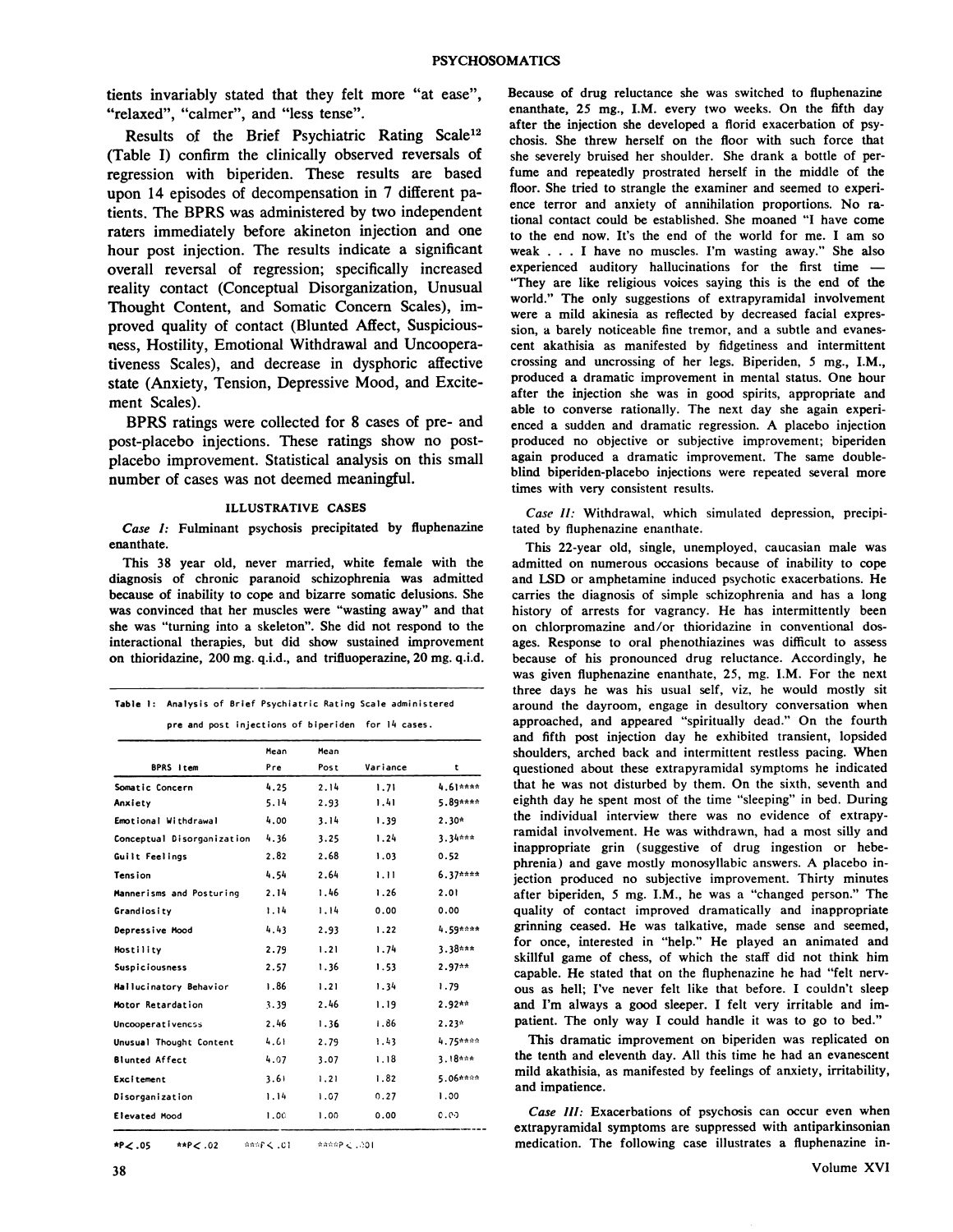duced decompensation and the subsequent breakthrough of subtle extrapyramidal symptoms with an associated exacerbation of psychosis.

This 25-year old white male was admitted because he jumped out of a second story window in response to command hallucinations. He has a history of LSD and amphetamine abuse and carries the diagnosis of chronic paranoid schizophrenia of the "process" or non-reactive type. Because of phenothiazine reluctance, he was placed on fluphenazine enanthate, 12.5 mg. I.M., every two weeks. On the seventh day after the injection he became withdrawn and spent most of his time in solitary pacing. On interview he appeared terror stricken and thoughts were so disorganized that no rational contact could be established. One hour after biperiden, 5 mg. I.M., he was a changed person. He conversed rationally and stated "I was extremely nervous. I felt like jumping out of my skin. I've never felt like this before. I wanted to die. I couldn't feel comfortable in any position." After it was established that a placebo injection produced no relief, he was started on trihexyphenidyl (Artane), 4 mg. t.i.d., and fluphenazine enanthate was reduced to 6 mg. I.M., every two weeks. Despite this rather high dose of trihexyphenidyl and a low dose of fluphenazine enanthate, subtle deterioration of mental status regularly occurred within the five days following fluphenazine injection. The deterioration consisted of episodic extreme anxiety, withdrawal, and disorganization of thought processes, and a rather "weird staring at patterns on the floor" (nurses' quote). In view of his history of drug abuse, LSD intoxication was entertained. The patient finds it difficult to articulate this terror stricken state and can only tell us "It feels like I'm going insane again. It's <sup>a</sup> horrible feeling ... my eyes are sort of drawn to the patterns on the floor. I can stop it if I want to." The subtle oculogyric crisis and associated deterioration of mental status were readily reversed by biperiden, 5 mg. I.M. Placebo injections had absolutely no effect.

*Case IV:* Deteriorations of mental status can occur when maintenance antiparkinsonian medications are discontinued.

This 24-year old, divorced negro male was admitted because of strange behavior. At the time of admission he was suspicious, guarded, hostile and was frightened by voices accusing him of being "queer." Because of drug reluctance, he was maintained on fluphenazine enanthate, 12.5 mg. I.M., every two weeks. A very mild akathisia manifested by restless tossing and turning at night and vague complaints of muscle tension during the day was easily suppressed by trihexyphenidyl (Artane), 4 mg. b.i.d. Nine weeks later the trihexyphenidyl was stopped. Over the next several days a subtle deterioration of mental status occurred. He became more withdrawn and experienced a "strong fear" that he could not further articulate and had never experienced before ... It's like I'm getting paranoid again. I'm scared of people. It's weird ..." In addi· tion, he experienced peculiar and frightening hallucinations of "tires screeching", as opposed to the accusatory hallucinations at admission. A subtle akathisia consisting of frequent crossing and uncrossing of his legs was noted. Biperiden, 5 mg. I.M., dramatically improved the mental status. Placebo injections had no effect. He was placed back on trihexyphenidyl, 4 mg. b.i.d, and feels "a hundred percent."

Even on trihexyphenidyl, 4 mg. b.i.d., extrapyramidal symptoms and an associated decompensation broke through at times of stress. On his way to a court appearance, he became acutely terrified. "I thought the voices had gone away, but all of a sudden the voices started yelling and screaming-real loud. Then my eyes wanted to go up to the sky." These mild oculogyric crises and associated decompensations are self limited to about fifteen minutes.

## DISCUSSION

The prompt reversal of these fluphenazine induced exacerbations of psychosis by biperiden-an antiparkinsonian drug—suggests that these exacerbations are extrapyramidally based. In this connection, Boardman and Fullerton<sup>13</sup> have observed a "psychic extrapyramidal syndrome" (with oral phenothiazines) consisting of "depression, guilt feelings, apathy or agitation," which often passed for a "relapse". The "psychic extrapyramidal syndrome" could precede the motor manifestations and promptly responded to an antiparkinson drug (disipal).

Additional evidence that these exacerbations of psychosis are extrapyramidally based is that they are associated with subtle extrapyramidal symptoms-notably an akathisia. Akathisia is a subjective state and "refers not to any type or pattern of movement, but rather to a subjective need or desire to move."14 This urge to move is always accompanied by affective distress and, objectively, is usually manifested by restless pacing, inability to sit still, fidgetiness, and continuous alterations in posture. With the subtler akathisias, the patient may not pace or use the word "restless", and complain instead of "nervousness", "irritability", "impatience", feeling "keyed-up", or of an inability to feel "comfortable". Akathisia-because of its subjective nature-may thus be difficult to diagnose and can be mistaken for an exacerbation of the original mental illness.15,16 Kalinowsky17 states that akathisia can be "more difficult to endure than any of the symptoms for which (the patient) was originally treated", and cautions that akathisia may be mistaken for an "agitated depression". Fouks<sup>18</sup> refers to akathisia as the "syndrome of impatience" and stresses that it often is associated with severe anxiety, peculiar bodily sensations, and bizarre mentation.

Mental manifestations do occur in documented basal ganglia disease. Schwabb, et al,19 have reported paroxysmal attacks of anxiety, depression, paranoid thinking and attacks of depersonalization in parkinson's disease. These paroxysmal attacks of altered mental functioning are often associated with oculogyric crisis and frequently disappear when antiparkinsonian drugs are administered. Schwabb<sup>19</sup> mentions that these patients suddenly experienced an "abject terror of a sort they never experienced before"; this same feeling of terror was reported by several patients in this study. Davison and Bagley<sup>20</sup> also report an increased incidence of schizophrenia-like psychoses in such basal ganglia disorders as Huntington's chorea, Wilson's disease, torsion spasm, essential hereditary tremor, and mid-brain reticulosis. They conclude that "basal ganglia dysfunction often has a prominent mental component which may take a psychotic form".

Patients on fluphenazine enanthate should be

ţ